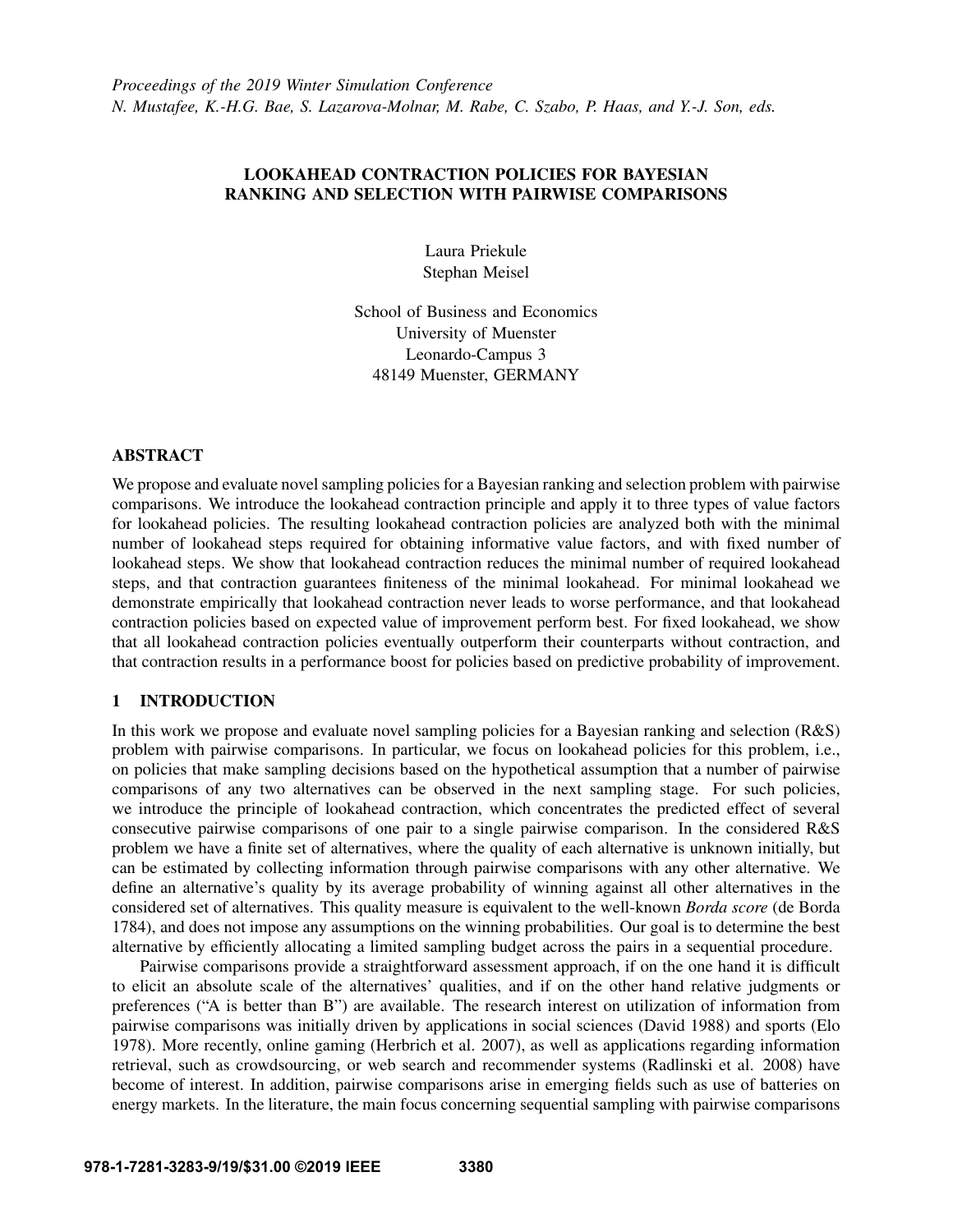lies on finding a complete ranking or on finding the top *k* alternatives (see, e.g., [Heckel et al. \(2018\)\)](#page-11-5), as well as on the so called dueling bandit problem, which is an extension of the multi-armed bandit problem to the case of preference-based feedback (Busa-Fekete and Hüllermeier 2014). However, the problem of finding the best alternative via R&S with pairwise comparisons has received far less attention.

In our R&S problem a pairwise comparison between two alternatives generates information in terms of a sample from a Bernoulli distribution. Under this assumption, however, a single pairwise comparison does often not yield enough information to derive good sampling decisions. As a consequence, especially sampling policies with a one-step lookahead may become ineffective, i.e., the policies may frequently not be able to allocate a sample deliberately. Kamiński (2015) discusses this issue for the knowledge gradient (KG) policy [\(Gupta and Miescke 1996;](#page-11-8) [Frazier et al. 2008\)](#page-11-9) in the context of a standard R&S problem (without pairwise comparisons) with Bernoulli samples. To mitigate the issue, he proposes to use a multi-step lookahead policy and minimizes the lookahead steps needed to acquire a sufficient amount of information. The proposed policy is based on an approximation of the predictive probability of a change of the alternative that is considered best, and is shown to outperform KG with one-step lookahead.

[Groves and Branke \(2019\)](#page-11-10) encounters the issue of too little information in the context of solving a top-*k* selection problem with pairwise comparisons. The authors propose a one-step lookahead policy that is based on the predictive probability of a change of the *k* alternatives that are considered best. Whenever the proposed policy is unable to make a sampling decision, it is replaced by a pure exploration policy. The policy is shown to outperform state-of-the-art policies for top-*k* selection problems.

[Priekule and Meisel \(2017\)](#page-11-11) considers a R&S problem with pairwise comparisons that is closely related to our problem. In order to mitigate negative impact of the lack of information from a single observation, the authors propose a variant of the KG\* policy. KG\* [\(Frazier and Powell 2010\)](#page-11-12) is a multi-step lookahead policy based on the average expected value of information per step. The proposed policy is shown to perform better than the one-step lookahead KG policy, but becomes computationally demanding even for a relatively small number of alternatives, and falls back to pure exploration repeatedly.

In this work, we propose the principle of lookahead contraction for R&S with pairwise comparisons. We apply lookahead contraction to three different classes of multistep lookahead policies, which we refer to as predictive probability of improvement, predictive probability of identity change, and expected value of improvement. We show analytically that lookahead policies with contraction are never worse than their counterparts without contraction in terms of probability of not being able to make a deliberate sampling decision. Additionally, we propose lookahead contraction policies where this probability equals zero, and we show empirically that lookahead contraction improves the ability of Bayesian lookahead policies to cope with the sparse information coming from binary pairwise comparisons.

The remainder of this paper is structured as follows: In Section [2](#page-1-0) we introduce the sampling model of our R&S problem with pairwise comparisons, and we propose to use lookahead policies for making sampling decisions. In Section [3](#page-3-0) we introduce the principle of lookahead contraction and derive value factors for three classes of lookahead policies, both with and without contraction. In Section [4](#page-6-0) we first derive the minimal number of lookahead steps that our policies without contraction require to minimize the probability of being unable to calculate a deliberate sampling decision, and we then derive the minimal number of lookahead steps that our policies with contraction require to guarantee the ability to calculate deliberate sampling decisions. In Section [5](#page-7-0) we compare the performances of the policies with and without lookahead contraction empirically. Section [6](#page-10-0) concludes the paper.

#### <span id="page-1-0"></span>2 PROBLEM FORMULATION

In Section [2.1,](#page-2-0) we define the considered sampling model for pairwise comparisons, and in Section [2.2](#page-2-1) we introduce the notion of lookahead policies for making sampling decisions.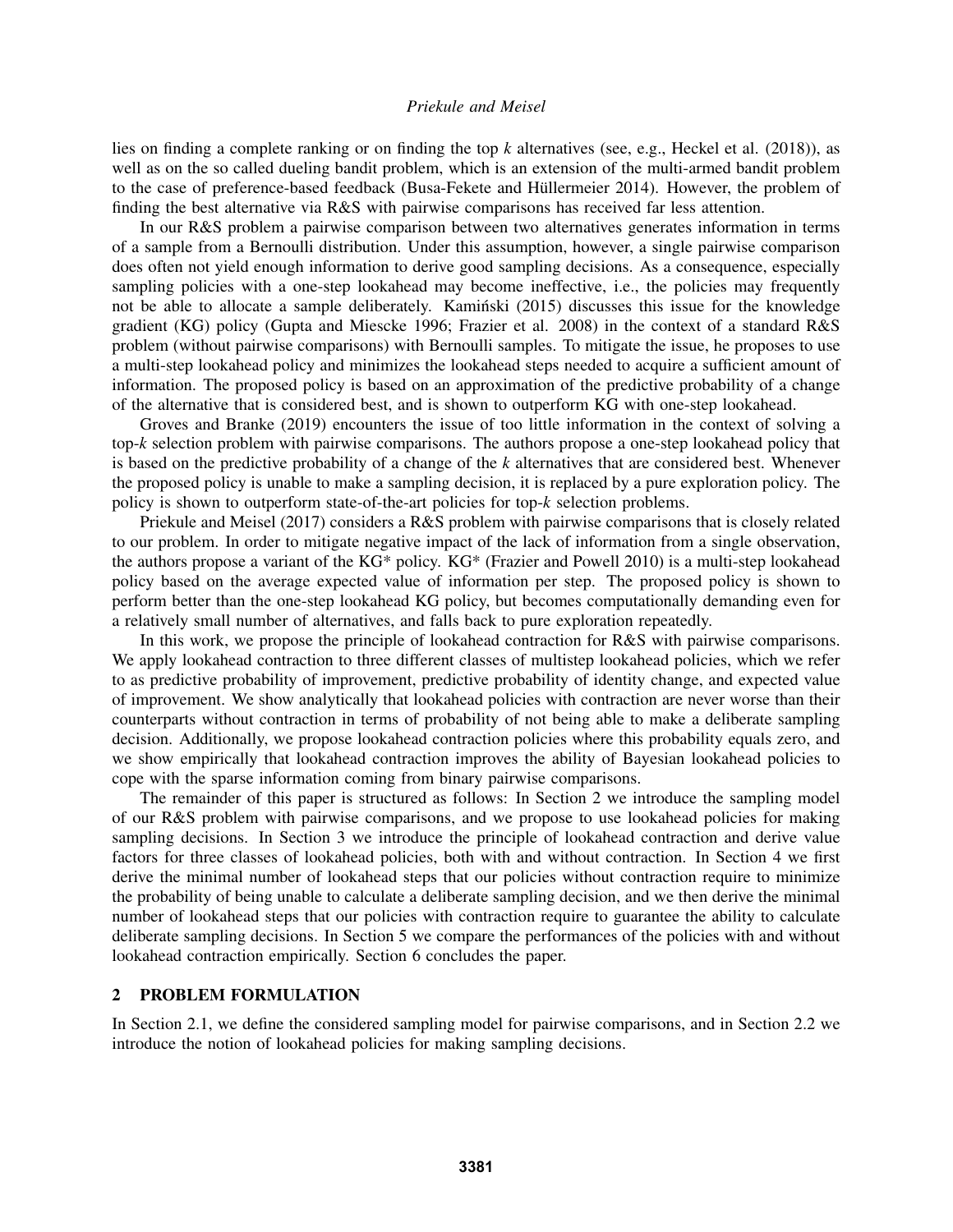#### <span id="page-2-0"></span>2.1 Sampling Model for Pairwise Comparisons

Suppose that there are *M* alternatives. We adopt the multibinomial model, i.e., for each alternative  $i = 1, \ldots, M$ we define a vector  $p_i = (p_{i1}, p_{i2}, \ldots, p_{iM})$  of unknown winning probabilities, such that for any pair  $(i, j)$ with  $i, j = 1, \ldots, M$  we may observe pairwise comparisons in terms of random variables  $W_{ij}^1, W_{ij}^2, \ldots$ , whose realizations are drawn independently from a Bernoulli distribution with success probability  $p_{ij}$ . We require that each pairwise comparison results in a winner, and thus  $p_{ij} + p_{ji} = 1$  is always satisfied. For the sake of notational simplicity and without loss of generality, we set  $p_{ii} = 0.5$ . We measure the quality of alternative *i* in terms of its average winning probability

$$
\bar{p}_i = \frac{1}{M} \sum_{j=1}^M p_{ij},
$$

which is equivalent to the Borda score [\(de Borda 1784\)](#page-11-0). The best alternative *i*<sup>\*</sup> is defined as the alternative with the largest average winning probability, i.e.,  $i^* \in \arg \max_{i \in M} \bar{p}_i$ .

We learn about the unknown winning probabilities (and thus about the average winning probabilities) by making a sequence of *N* pairwise comparisons, i.e., at each stage  $n = 1, \ldots, N - 1$ , we sample a pair  $(i, j)^n$ and observe  $W^{n+1}_{(i,j)^n}$ , which equals 1 if *i* wins over *j* and 0 otherwise. Adopting a Bayesian framework, we use the information collected from the sampling process  $(i, j)^0, W^1_{(i,j)^0}, (i, j)^1, W^2_{(i,j)^1}, \ldots, (i, j)^{n-1}, W^n_{(i,j)^{n-1}}$ to form the stage *n* beliefs about our values of interest in terms of probability distributions. In particular, our beliefs about the winning probabilities  $p_{ij}$  at stage *n* are beta distributed, i.e.,  $p_{ij} \sim Beta(\alpha_{ij}^n, \beta_{ij}^n)$  and the symmetry yields  $p_{ji} \sim \text{Beta}(\beta_{ij}^n, \alpha_{ij}^n)$ . Without loss of generality, we let  $\alpha_{ii}^n = \beta_{ii}^n = 1$  for all  $i \in M$ . At stage  $n+1$ , our beliefs are updated according to the Bayesian equations

$$
\alpha_{ij}^{n+1} = \begin{cases}\n\alpha_{ij}^n + W_{ij}^{n+1} & \text{if } (i, j)^n = (i, j) \\
\alpha_{ij}^n & \text{otherwise,} \\
\beta_{ij}^{n+1} = \begin{cases}\n\beta_{ij}^n + (1 - W_{ij}^{n+1}) & \text{if } (i, j)^n = (i, j) \\
\beta_{ij}^n & \text{otherwise.} \n\end{cases}
$$

Note that without loss of generality, we assume that the set of pairs considered for sampling is defined as  $\widetilde{M} = \{(i, j) | 1 \le i < j \le M\}$ , with  $|\widetilde{M}| = (M^2 - M)/2$ . As a consequence the updating equations apply to all pairs  $(i, j)$  satisfying  $j > i$ , and the beliefs regarding the remaining pairs are updated using the symmetry.

Throughout this work, we follow the convention that any quantity indexed by *n* becomes known or can be computed at stage *n*. Furthermore, we write  $\mathbb{P}^n$  and  $\mathbb{E}^n$  to indicate probabilities and expectations with respect to distributions induced by the beliefs at stage *n*. Let  $p_{ij}^n = \mathbb{E}^n[p_{ij}]$  be the posterior mean of the winning probability of pair  $(i, j)$  after *n* pairwise comparisons. And let  $n_{ij}^n = \alpha_{ij}^n + \beta_{ij}^n$ , such that  $p_{ij}^n = \alpha_{ij}^n / n_{ij}^n$ . Then the expected average winning probability of an alternative *i* after *n* comparisons can be calculated with respect to the posterior distribution as

$$
\bar{p}_{i}^{n} := \mathbb{E}^{n}[\bar{p}_{i}] = \frac{1}{M} \sum_{j=1}^{M} p_{ij}^{n} = \frac{1}{M} \sum_{j=1}^{M} \frac{\alpha_{ij}^{n}}{n_{ij}^{n}}.
$$

We denote the estimated value of the best alternative according to our beliefs at stage *n* as  $\bar{p}^n_* = \max_{i \in M} \bar{p}^n_i$ . And, we suppose that after exhausting the budget of *N* samples, a risk-neutral decision maker selects alternative  $i^{\overline{N}} = \arg \max_{i \in M} \overline{p}_i^N$ .

#### <span id="page-2-1"></span>2.2 Lookahead Policies

Let  $S^n := (\alpha^n, \beta^n)$  denote the beliefs at stage *n*, where  $\alpha^n = (\alpha^n_{ij})_{M \times M}$  and  $\beta^n = (\beta^n_{ij})_{M \times M}$ . We assume that our sampling decisions are controlled by a policy  $X^{\pi}$  mapping the beliefs  $S^n$  to a pair  $X^{\pi}(S^n) \in \widetilde{M}$ .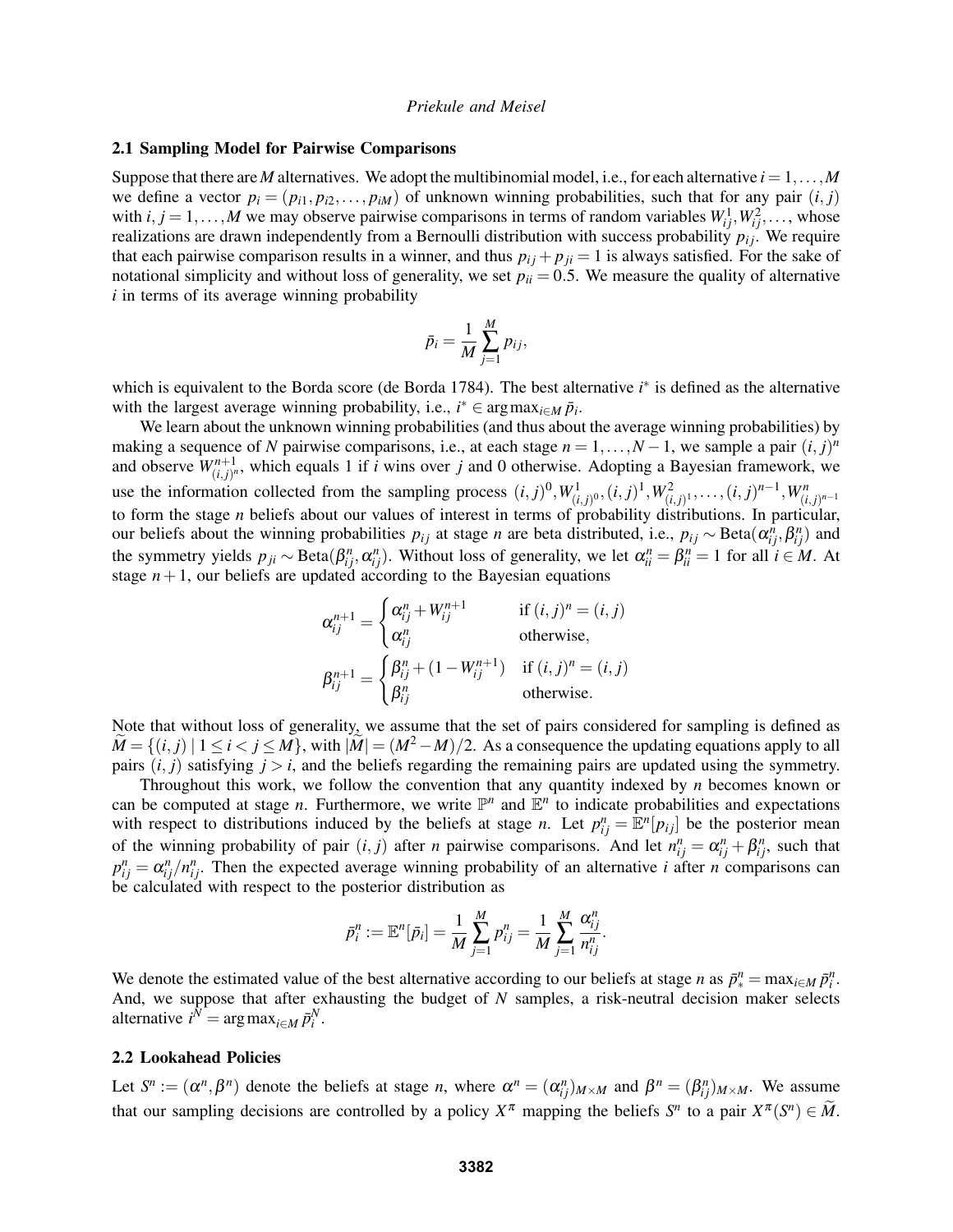Following a policy  $X^{\pi}$  implies that, at each sampling stage  $n < N$ , a value factor  $v_{ij}^{\pi,n}$  is assigned to each considered pair  $(i, j)$ , and that the sampling decision proposed by the policy is then given by

$$
X^{\pi}(S^n) = \operatorname*{arg\,max}_{(i,j)\in \widetilde{M}} v_{ij}^{\pi,n}.
$$

The explicit definition of value factors associates a policy a unique assessment of the potential of each pair  $(i, j)$  to improve the current estimate  $\bar{p}^n_*$ . The aim generally is to choose a policy that helps to identify the truly best alternative in an efficient manner.

*Lookahead policies* use value factors that are defined based on the hypothetical assumption that a number  $\tau_n \geq 1$  of pairwise comparisons of the chosen pair  $(i, j)$  can be observed in the next stage  $n+1$ , where we refer to  $\tau_n$  as the lookahead at stage *n*. Note that in case of pairwise comparisons an advantage of lookahead policies over policies such as probability of improvement [\(Kushner 1964\)](#page-11-13) and expected improvement [\(Jones et al. 1998\)](#page-11-14) is that the calculations of value factors are more easily manageable. In the following sections we consider lookahead policies with value factors that are defined in terms of either probabilities or expectations.

# <span id="page-3-0"></span>3 VALUE FACTORS FOR LOOKAHEAD POLICIES

In Section [3.1](#page-3-1) we introduce the principle of lookahead contraction, and in Section [3.2](#page-4-0) we define three different types of value factors for lookahead policies. In Section [3.3](#page-5-0) we combine these two steps by proposing three different types of value factors with lookahead contraction.

#### <span id="page-3-1"></span>3.1 Lookahead Contraction

We introduce lookahead contraction as a modification of the change we predict at stage *n* for the expected average winning probabilities. Using a lookahead policy we have at stage *n* a predictive distribution for the estimates  $\bar{p}^{n+1}$  under the hypothetical assumption that we observe  $\tau_n \geq 1$  pairwise comparisons of alternatives *i* and *j* in the next stage  $n+1$ . In particular, the posterior distribution at *n* induces a predictive distribution for  $W_{ij}^{n+1}$ , which is Beta-binomial, i.e.,

$$
\mathbb{P}^n(W_{ij}^{n+1} = k) = {\tau_n \choose k} \frac{B(\alpha_{ij}^n + k, \beta_{ij}^n + \tau_n - k)}{B(\alpha_{ij}^n, \beta_{ij}^n)},
$$

where  $B(\cdot, \cdot)$  is the beta function. Furthermore,  $\tau_n$  pairwise comparisons of *i* and *j* imply predicted changes of the expected average winning probabilities  $\bar{p}_i$  and  $\bar{p}_j$ . These changes are given by

<span id="page-3-2"></span>
$$
\hat{p}_{ij}(W_{ij}^{n+1}, \tau_n) = \frac{W_{ij}^{n+1} - p_{ij}^n \tau_n}{M(n_{ij}^n + \tau_n)},
$$
\n(1)

such that  $\bar{p}_i^{n+1} = \bar{p}_i^n + \hat{p}_{ij}(W_{ij}^{n+1}, \tau_n)$  and  $\bar{p}_j^{n+1} = \bar{p}_j^n - \hat{p}_{ij}(W_{ij}^{n+1}, \tau_n)$ . The predicted change  $\hat{p}_{ij}(W_{ij}^{n+1}, \tau_n)$ is a discrete random variable with zero expectation. In addition, the function  $\hat{p}_{ij}(k, \tau_n)$  is monotonically increasing in *k*, and thus, for fixed  $\tau_n$ , the change  $\hat{p}_{ij}$  is bounded by  $\hat{p}_{ij}^n(0, \tau_n)$  and by  $\hat{p}_{ij}(\tau_n, \tau_n)$ . These bounds define the range of observable values of the predicted change, which we denote as the *effect range* of our  $\tau_n$  pairwise comparisons. The effect range is growing as  $\tau_n$  increases, but is bounded by the limits  $\lim_{\tau_n \to \infty} \hat{p}_{ij}(0, \tau_n) = -p_{ij}^n/M$  and  $\lim_{\tau_n \to \infty} \hat{p}_{ij}(\tau_n, \tau_n) = p_{ji}^n/M$ .

Note that lookahead policies make sampling decisions based on the two contradicting principles of (a) the assumption that several consecutive pairwise comparisons of a pair are made at one stage, and (b) the fact that only one single pairwise comparison is actually made at one stage. Against this background we propose to transform the predicted change given by Equation [\(1\)](#page-3-2) into the modified predicted change

<span id="page-3-3"></span>
$$
\hat{p}_{ij}^C(W_{ij}^{n+1}, \tau_n) = \frac{n_{ij}^n + \tau_n}{n_{ij}^n + 1} \hat{p}_{ij}(W_{ij}^{n+1}, \tau_n) = \frac{W_{ij}^{n+1} - p_{ij}^n \tau_n}{M(n_{ij}^n + 1)}.
$$
\n(2)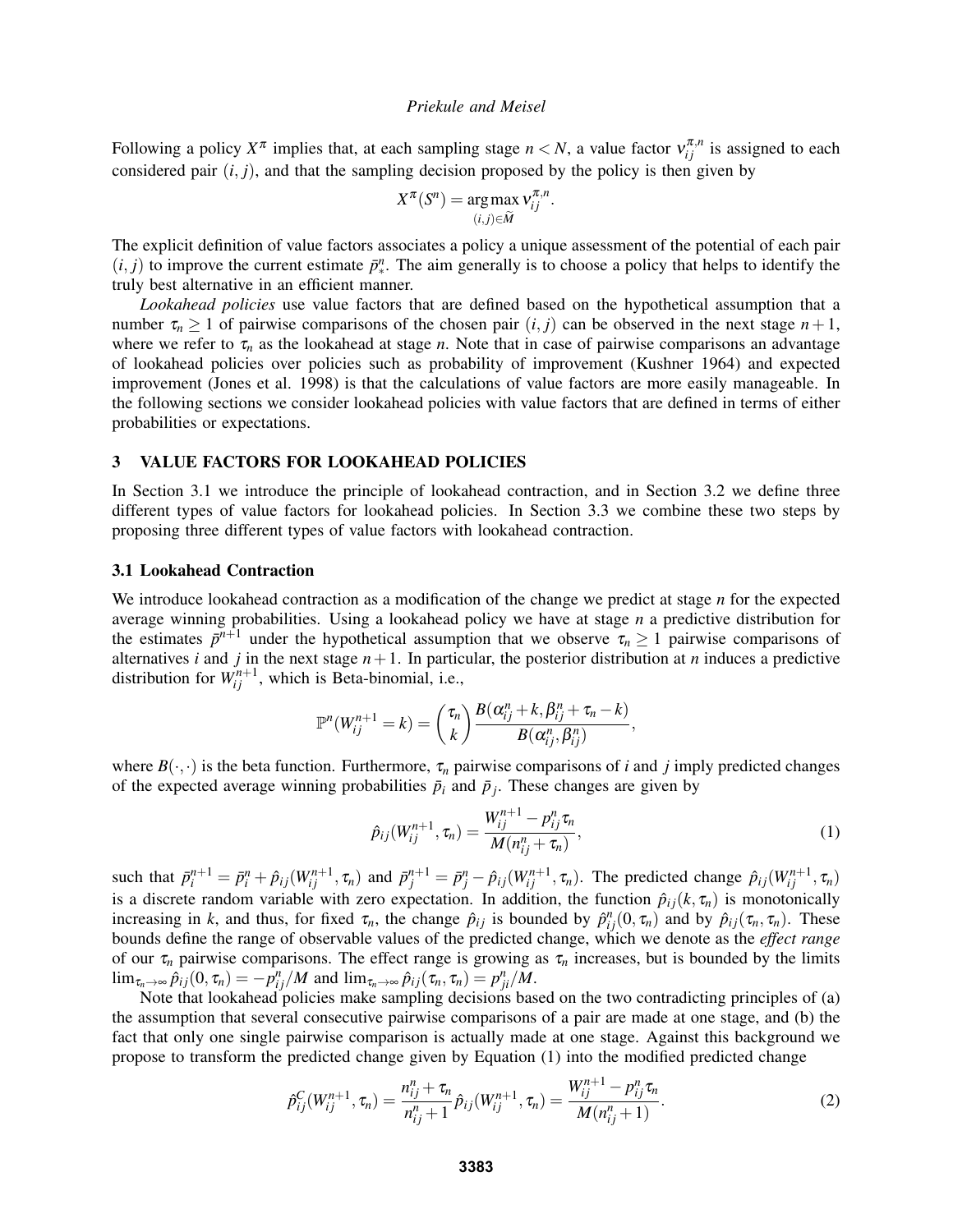The modified predictive change  $\hat{p}_{ij}^C$  allows for the following interpretation: The numerator of the fraction in Equation [\(2\)](#page-3-3) accounts for the assumption of making  $\tau_n$  pairwise comparisons and complies with the numerator of the original  $\hat{p}_{ij}$  for lookahead policies. The denominator, however, differs from the original by reckoning only the number  $n_{ij}^n$  of pairwise comparisons of *i* and *j* "made so far" plus the single pairwise comparison that will be made in the next sampling step. Hence, we may think of a contraction of the impacts of  $\tau_n$  sequential comparisons into the impact of one comparison. We refer to lookahead policies with value factors using the modified predicted change as lookahead contraction policies.

#### <span id="page-4-0"></span>3.2 Value Factors without Lookahead Contraction

The value of a possible future sampling decision is typically derived either from (a) the decision's potential to increase the expected performance of the alternative that is considered best, i.e., the potential to lead to positive  $\Delta_{*}^{n+1} = \bar{p}_{*}^{n+1} - \bar{p}_{*}^{n}$ , or from (b) the decision's potential to lead to a change of the identity of the alternative that is considered best (which obviously depends on  $\Delta_{*}^{n+1}$ ). We consider the following three types of factors for calculating the value of a sampling decision  $(i, j)^n$  at stage *n* with lookahead  $\tau_n$ :

• The *predictive probability of improvement* (PPI) represents the value factor for a pair  $(i, j)$  in terms of the probability of an increase in the value of the alternative that is considered best, i.e.,

$$
v_{ij}^{PPI,n}(\tau_n)=\mathbb{P}^n\left(\Delta_*^{n+1}>0\,\big|\,(i,j)^n=(i,j),\tau_n\right).
$$

• The *predictive probability of identity change* (PIC) represents a value factor in terms of the probability that the identity of the alternative that is considered best will change, and is given by

$$
V_{ij}^{PLC,n}(\tau_n) = \mathbb{P}^n \left( i_*^{n+1} \neq i_*^n \, \middle| \, (i,j)^n = (i,j), \tau_n \right).
$$

• The *expected value of improvement* (EVI), represents a value factor in terms of the expected change in the value of the alternative that is considered best, and is given by

<span id="page-4-3"></span>
$$
v_{ij}^{EVI,n}(\tau_n) = \mathbb{E}^n[\Delta_*^{n+1} | (i,j)^n = (i,j), \tau_n].
$$
\n(3)

Note that in case of  $\tau_n = 1$  for all stages *n*, the EVI-policy is equivalent to Knowledge Gradient policy proposed by [Frazier et al. \(2008\),](#page-11-9) and by [Gupta and Miescke \(1996\).](#page-11-8)

We discuss similarities and differences of PPI, PIC, and EVI by reformulating the value factors with the predicted change  $\hat{p}_{ij}(W_{ij}^n, \tau_n)$ , as given in Equation [\(1\)](#page-3-2). First, we rewrite  $\Delta_*^{n+1}$  as

<span id="page-4-4"></span>
$$
\Delta_{*}^{n+1}(\hat{p}_{ij}(W_{ij}^{n+1},\tau_n)) = \max\{C_{ij}^n,\,\bar{p}_i^n + \hat{p}_{ij}(W_{ij}^{n+1},\tau_n),\,\bar{p}_j - \hat{p}_{ij}(W_{ij}^{n+1},\tau_n)\} - \bar{p}_*^n,\tag{4}
$$

where  $C_{ij}^n = \max_{l \neq i, j} \bar{p}_l^n$ . This allows us to derive the value factors of PPI and PIC as follows:

<span id="page-4-1"></span>**Lemma 1** Define the constants  $\Delta_i^n = \bar{p}_i^n - \bar{p}_i^n$ . Then, for each pair  $(i, j) \in \widetilde{M}$ 

$$
v_{ij}^{PPI,n}(\tau_n)=1-\mathbb{P}^n(-\Delta_j^n\leq \hat{p}_{ij}(W_{ij}^{n+1},\tau_n)\leq \Delta_i^n).
$$

<span id="page-4-2"></span>**Lemma 2** Let  $\Delta_{ij}^n = \bar{p}_n^* - C_{ij}^n$ . Then for each pair  $(i, j) \in \widetilde{M}$ 

$$
v_{ij}^{PLC,n}(\tau_n) = \begin{cases} \mathbb{P}^n\big(\hat{p}_{ij}(W_{ij}^{n+1}, \tau_n) < -\min\{\frac{\Delta_j^n}{2}, \Delta_{ij}^n\} \big) & \text{if } i^n_* = i, \\ \mathbb{P}^n\big(\hat{p}_{ij}(W_{ij}^{n+1}, \tau_n) > \min\{\frac{\Delta_i^n}{2}, \Delta_{ij}^n\} \big) & \text{if } i^n_* = j, \\ 1 - \mathbb{P}^n\big(-\Delta_j^n \le \hat{p}_{ij}(W_{ij}^{n+1}, \tau_n) \le \Delta_i^n\big) & \text{otherwise.} \end{cases}
$$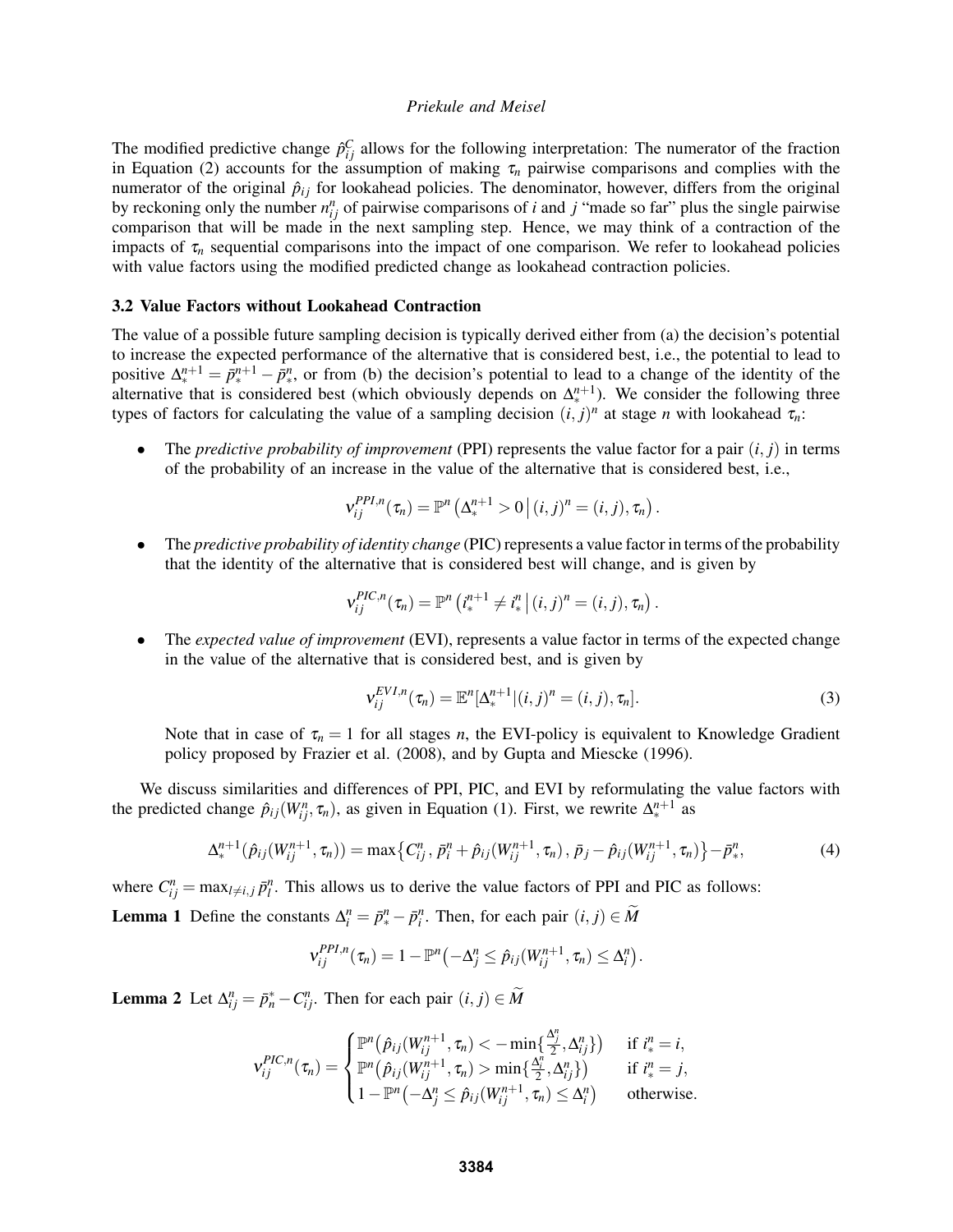Lemmas [1](#page-4-1) and [2](#page-4-2) show that the value factors of PPI and PIC are equal whenever neither of the two alternatives of the pair being assessed is currently identified as best. Note that in this case positive  $\Delta_*^{n+1}$ can only be achieved if the predicted change exceeds one of the constants,  $-\Delta_j^n$  and  $\Delta_i^n$ , which we denote as *lower* and *upper impact bound*. In case of  $i^n_* \in \{i, j\}$ , PPI and PIC differ in terms of the impact bounds. The PIC factor involves only one single impact bound (lower or upper, depending on which of *i* or *j* is currently considered as the best), as only a sufficiently large negative change of the expected performance of the alternative that is considered best is of significance. Furthermore, PIC has the same impact bounds as EVI. We show this by using Equations [\(3\)](#page-4-3) and [\(4\)](#page-4-4) to write the EVI factors as

$$
v_{ij}^{EVI,n}(\tau_n)=\mathbb{E}^n[\Delta_*^{n+1}(\hat{p}_{ij}(W_{ij}^{n+1},\tau_n))],
$$

<span id="page-5-1"></span>and by reformulating the EVI factors as stated in the following Lemma [3.](#page-5-1) **Lemma 3** For each pair  $(i, j) \in M$ 

• If  $i^n_*=i$ , then

$$
v_{ij}^{EVI,n}(\tau_n) = \mathbb{E}^n \left[ \mathbb{1}_{\{\hat{p}_{ij}(W_{ij}^{n+1}, \tau_n) < -\min\{\Delta_j^n/2, \Delta_{ij}^n\}, \hat{p}_{ij}(W_{ij}^{n+1}, \tau_n) < \bar{p}_j^n - C_{ij}^n\}} (-2\hat{p}_{ij}(W_{ij}^{n+1}, \tau_n) - \Delta_j^n) \right] + \mathbb{E}^n \left[ \mathbb{1}_{\{\bar{p}_j^n - C_{ij}^n \leq \hat{p}_{ij}(W_{ij}^{n+1}, \tau_n) < -\min\{\Delta_j^n/2, \Delta_{ij}^n\}\}} (-\hat{p}_{ij}(W_{ij}^{n+1}, \tau_n) - \Delta_{ij}^n) \right].
$$

• If  $i^n_* = j$ , then

$$
v_{ij}^{EVI,n}(\tau_n) = \mathbb{E}^n \left[ \mathbb{1}_{\{\hat{p}_{ij}(W_{ij}^{n+1}, \tau_n) > \min\{\Delta_i^n/2, \Delta_{ij}^n\}, \hat{p}_{ij}(W_{ij}^{n+1}, \tau_n) > \bar{p}_i^n - C_{ij}^n\}} (2\hat{p}_{ij}(W_{ij}^{n+1}, \tau_n) - \Delta_i^n) \right] + \mathbb{E}^n \left[ \mathbb{1}_{\{\bar{p}_i^n - C_{ij}^n \geq \hat{p}_{ij}(W_{ij}^{n+1}, \tau_n) > \min\{\Delta_i^n/2, \Delta_{ij}^n\}\}} (\hat{p}_{ij}^n(W_{ij}^{n+1}, \tau_n) - \Delta_{ij}^n) \right].
$$

Otherwise,

$$
\begin{split} \mathbf{v}_{ij}^{EVI,n}(\tau_n) = & \mathbb{E}^n \left[ \mathbb{1}_{\{\hat{p}_{ij}(W_{ij}^{n+1}, \tau_n) < -\Delta_j^n\}} (-\hat{p}_{ij}(W_{ij}^{n+1}, \tau_n) - \Delta_j^n) \right] \\ &+ \mathbb{E}^n \left[ \mathbb{1}_{\{\hat{p}_{ij}(W_{ij}^{n+1}, \tau_n) > \Delta_i^n\}} (\hat{p}_{ij}(W_{ij}^{n+1}, \tau_n) - \Delta_i^n) \right]. \end{split}
$$

Note that Lemma [3](#page-5-1) also shows that  $0 \le v_{ij}^{EVI,n}(\tau_n) \le v_{ij}^{PIC,n}(\tau_n)$ , where equality is the case if and only if  $v_{ij}^{PLC,n}(\tau_n)=0.$ 

#### <span id="page-5-0"></span>3.3 Value Factors with Lookahead Contraction

Given the formulations of value factors in Lemmas [1](#page-4-1)[–3,](#page-5-1) it is now straightforward to derive value factors with lookahead contraction. We substitute the predicted change with the modified predicted change as given in Equation [\(2\)](#page-3-3), and define the cPPI, cPIC, and cEVI value factors with lookahead contraction as

$$
v_{ij}^{cPPI(\tau_n),n} = 1 - \mathbb{P}^n(-\Delta_j^n \leq \hat{p}_{ij}^C(W_{ij}^{n+1}, \tau_n) \leq \Delta_i^n),
$$
  
\n
$$
v_{ij}^{cPPI(\tau_n),n} = \begin{cases} \mathbb{P}^n(\hat{p}_{ij}^C(W_{ij}^{n+1}, \tau_n) < -\min\{\frac{\Delta_j^n}{2}, \Delta_{ij}^n\}) & \text{if } i^n_* = i, \\ \mathbb{P}^n(\hat{p}_{ij}^C(W_{ij}^{n+1}, \tau_n) > \min\{\frac{\Delta_i^n}{2}, \Delta_{ij}^n\}) & \text{if } i^n_* = j, \\ 1 - \mathbb{P}^n(-\Delta_j^n \leq \hat{p}_{ij}^C(W_{ij}^{n+1}, \tau_n) \leq \Delta_i^n) & \text{otherwise.} \end{cases}
$$
  
\n
$$
v_{ij}^{cEVI(\tau_n),n} = \mathbb{E}^n[\Delta_i^{n+1}(\hat{p}_{ij}^C(W_{ij}^{n+1}, \tau_n))].
$$

The value factors with lookahead contraction differ from the corresponding value factors without contraction in terms of their capacity to gain information from the (hypothetical) lookahead observations.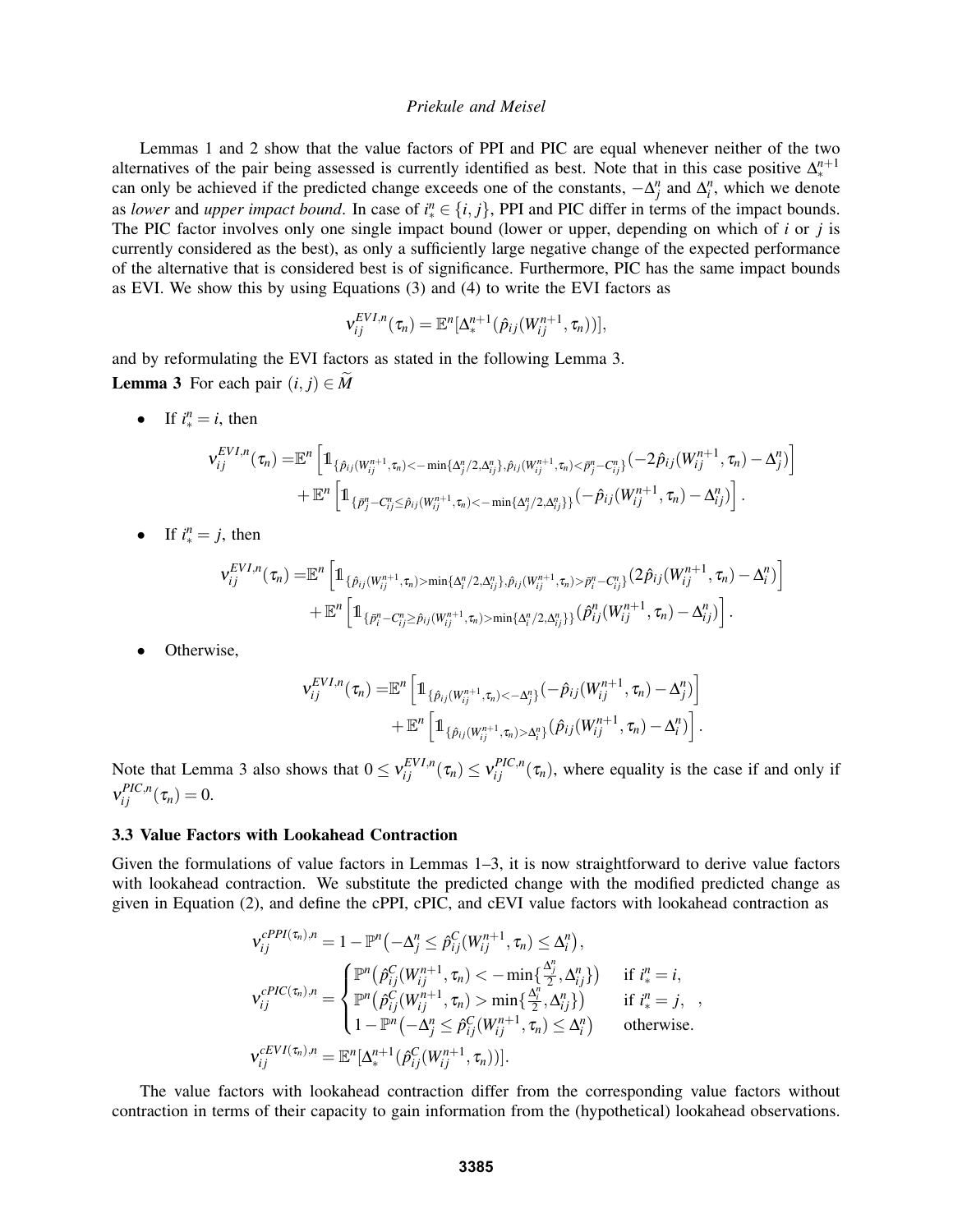In particular, it can be shown easily that, for fixed  $\tau_n$  and  $(i, j)$ , the value factor with contraction is always greater than or equal to the corresponding value factor without contraction. Note that this results directly from the fact that  $|\hat{p}_{ij}^C(k,\tau_n)| \geq |\hat{p}_{ij}(k,\tau_n)|$ , where equality is the case if and only if  $k = p_{ij}^n \tau_n$ . Hence, the lookahead contraction essentially leads to an expansion of the effect range (cf. Section [3.1\)](#page-3-1) of the pairwise comparisons. Moreover, the effect range expands as  $\tau_n$  increases (as in the case without lookahead contraction) and is unbounded (in contrast to the case without lookahead contraction).

# <span id="page-6-0"></span>4 INFORMATIVE VALUE FACTORS FOR LOOKAHEAD POLICIES

The binary nature of the observations in our sampling process with pairwise comparisons may lead to situations where too little information is revealed in a stage of the process, i.e., where the value factors of our sampling policy equal zero. We refer to a value factor that equals zero as *uninformative*, and to a value factor that is greater than zero as *informative*. If in a stage *n* all value factors of our policy are uninformative, the policy looses its ability to deliberately allocate sampling decisions. In such a situation a common approach is to temporarily switch to a purely random exploration policy for the current stage *n*.

For each of the value factors introduced in Section [3](#page-3-0) the chance of being informative depends directly on whether or not the factor's impact bounds lie within the effect range. Since the effect range expands as the lookahead  $\tau_n$  increases, there is, for each value factor, a minimal lookahead required such that the factor becomes informative. We derive the minimal lookahead for value factors without lookahead contraction in Section [4.1,](#page-6-1) and for value factors with contraction in Section [4.2.](#page-7-1)

#### <span id="page-6-1"></span>4.1 Minimal Lookahead without Contraction

For 
$$
\pi \in \{PPI, PIC, EVI\}
$$
 the minimal look ahead for pair  $(i, j)$  is defined as

$$
\tau_n^{ij,\pi} = \min \{ \tau \in \mathbb{N} | v_{ij}^{\pi,n}(\tau) > 0 \},
$$

which implies that for each  $\tau \ge \tau_n^{ij,\pi}$  the corresponding value factor  $v_{ij}^{\pi,n}(\tau)$  is informative. We can derive the minimal lookahead for PPI and PIC as given by the following two lemmas.

<span id="page-6-2"></span>**Lemma 4** For each pair 
$$
(i, j) \in M
$$
, we have

$$
\tau_n^{ij,PPI} = \begin{cases}\n1 & \text{if } \Delta_j^n = 0 \text{ or } \Delta_i^n = 0, \\
\lceil \delta_{ij}^- \rceil & \text{if } \bar{p}_*^n = C_{ij}^n, \Delta_j^n < \frac{p_{ij}^n}{M} \text{ and } \Delta_i^n \ge \frac{p_{ji}^n}{M}, \\
\lceil \delta_{ij}^+ \rceil & \text{if } \bar{p}_*^n = C_{ij}^n, \Delta_j^n \ge \frac{p_{ij}^n}{M} \text{ and } \Delta_i^n < \frac{p_{ji}^n}{M}, \\
\min\{\lceil \delta_{ij}^- \rceil, \lceil \delta_{ij}^+ \rceil\} & \text{if } \bar{p}_*^n = C_{ij}^n \text{ and } \Delta_j^n < \frac{p_{ij}^n}{M} \text{ or } \Delta_i^n < \frac{p_{ji}^n}{M}, \\
\infty & \text{otherwise,} \n\end{cases}
$$

<span id="page-6-3"></span>where  $\delta_{ij}^- = n_{ij}^n [ (p_{ij}^n/M) (\Delta_j^n)^{-1} - 1 ]^{-1}$ , and  $\delta_{ij}^+ = n_{ij}^n [ (p_{ji}^n/M) (\Delta_i^n)^{-1} - 1 ]^{-1}$ . **Lemma 5** For each pair  $(i, j) \in M$ , we have

$$
\tau_n^{ij,PIC} = \begin{cases}\n\tau_n^{ij,PPI} & \text{if } i_*^n \neq i, j, \\
1 & \text{if } i_*^n = i \text{ and } \min\{\Delta_j^n, \Delta_{ij}^n\} = 0, \text{ or } i_*^n = j \text{ and } \min\{\Delta_i^n, \Delta_{ij}^n\} = 0, \\
\lceil \delta_i \rceil & \text{if } i_*^n = i \text{ and } \frac{p_{ij}^n}{M} > \min\{\Delta_j^n/2, \Delta_{ij}^n\} > 0, \\
\lceil \delta_j \rceil & \text{if } i_*^n = j \text{ and } \frac{p_{ji}^n}{M} > \min\{\Delta_i^n/2, \Delta_{ij}^n\} > 0, \\
\infty & \text{otherwise,} \n\end{cases}
$$

where  $\delta_i = n_{ij}^n [ (p_{ij}^n/M)(\min{\{\Delta_j^n/2, \Delta_{ij}^n\}})^{-1} - 1]^{-1}$ , and  $\delta_j = n_{ij}^n [ (p_{ji}^n/M)(\min{\{\Delta_i^n/2, \Delta_{ij}^n\}})^{-1} - 1]^{-1}$ .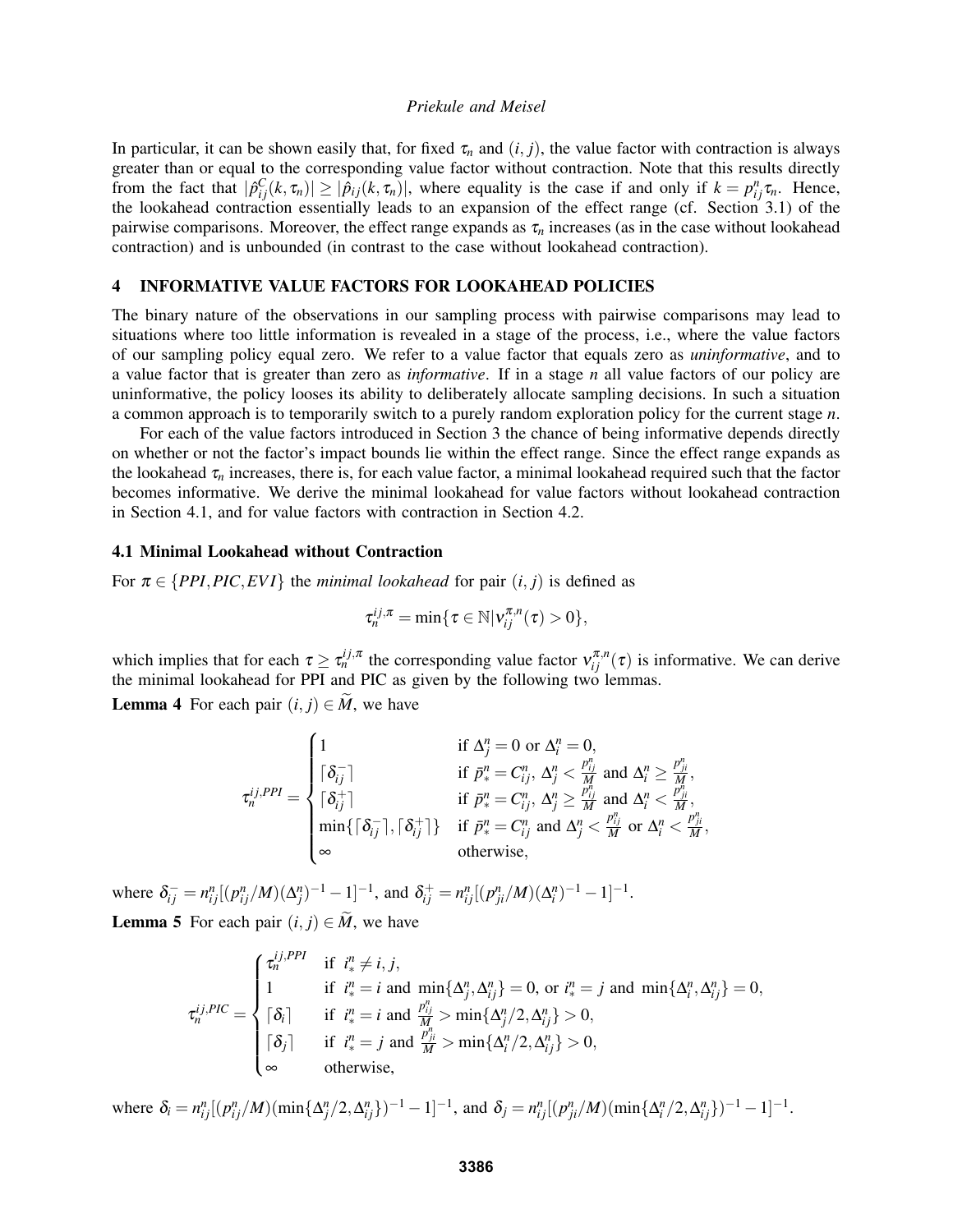Lemmas [4](#page-6-2) and [5](#page-6-3) show that the minimal lookaheads of PPI and PIC are equal, if none of the two alternatives *i* and *j* is currently considered best, or if argmax $\{\bar{p}_i^n, \bar{p}_j^n, C_{ij}^n\}$  contains more than one index. In all other cases, the minimal lookahead of PPI always equals one, whereas the minimal lookahead of PIC tends to grow with increasing  $n_{ij}^n$  and may even get infinite.

The fact that the PIC value factors and the corresponding EVI value factors have the same impact bounds implies that the minimal lookahead of EVI is the same as the minimal lookahead of PIC, i.e.,

$$
\forall (i,j): \tau_n^{ij,EVI} = \tau_n^{ij,PIC}.
$$

Hence, Lemmas [4](#page-6-2) and [5](#page-6-3) reveal that all three types of value factors may require an infinite lookahead in order to become informative. With PIC and EVI this may even happen for all pairs. Note that the possible occurrence of an infinite minimal lookahead results from the fact, that the effect range of the predictive change  $\hat{p}_{ij}$  is bounded by the limiting effect range  $(-p_{ij}^n/M, p_{ji}^n/M)$ . An infinite minimal lookahead occurs whenever the impact bounds lie outside of the limiting effect range. We conclude with the general observation that the main driving force behind very large minimal lookaheads is given in terms of small ratios between the upper (lower) bound of the limiting effect range and the upper (lower) impact bound.

### <span id="page-7-1"></span>4.2 Minimal Lookahead with Contraction

Lookahead contraction implies that the impact bounds of the value factors for PPI, PIC and EVI (as given in Lemmas [1,](#page-4-1) [2,](#page-4-2) and [3\)](#page-5-1) are multiplied with  $(n_{ij}^n + 1)/(n_{ij}^n + \tau_n)$ . One consequence of this impact bound reduction is that the minimal lookahead becomes smaller if it was larger than 1 without lookahead contraction, and that it remains 1 otherwise. As in the case without lookahead contraction, the minimal lookaheads of EVI and of PIC with contraction are the same, i.e.,

$$
\forall (i,j): \tau_n^{ij,cEVI} = \tau_n^{ij,cPIC}.
$$

<span id="page-7-2"></span>We can derive the minimal lookaheads for cPPI and cPIC as given by the following two lemmas. **Lemma 6** For each pair  $(i, j) \in M$ , we have

$$
\tau_n^{ij,cPPI} = \begin{cases} 1 & \text{if } \Delta_i = 0 \text{ or } \Delta_j = 0, \\ \min \left\{ \text{ceil} \left( \frac{(n_{ij}^n + 1)\Delta_j^n}{p_{ij}^n / M} \right), \text{ceil} \left( \frac{(n_{ij}^n + 1)\Delta_i^n}{p_{ji}^n / M} \right) \right\} & \text{otherwise,} \end{cases}
$$

<span id="page-7-3"></span>**Lemma 7** For each pair  $(i, j) \in \widetilde{M}$ , we have

$$
\tau_n^{ij,cPLC} = \begin{cases} \text{ceil}\left(\frac{(n_{ij}^n+1)\min\{\Delta_j^n/2,\Delta_{ij}^n\}}{p_{ij}^n/M}\right) & \text{if } i_*^n = i, \\ \text{ceil}\left(\frac{(n_{ij}^n+1)\min\{\Delta_j^n/2,\Delta_{ij}^n\}}{p_{ji}^n/M}\right) & \text{if } i_*^n = j, \\ \tau_n^{ij,cPPI} & \text{otherwise.} \end{cases}
$$

By comparing Lemmas [4](#page-6-2) and [5](#page-6-3) with the corresponding Lemmas [6](#page-7-2) and [7,](#page-7-3) we observe that lookahead contraction guarantees finiteness of the minimal lookahead. This means that lookahead contraction policies with minimal lookahead are always able to deliberately select a pair. In addition, it can be shown that lookahead contraction reduces the probability of uninformative value factors for all  $\tau_n > 1$ .

## <span id="page-7-0"></span>5 COMPUTATIONAL EXPERIMENTS

In this section we demonstrate by computational experiments the impact of lookahead contraction on the performance of lookahead policies. We describe our experimental setup in Section [5.1,](#page-8-0) and show numerical results in Section [5.2.](#page-8-1)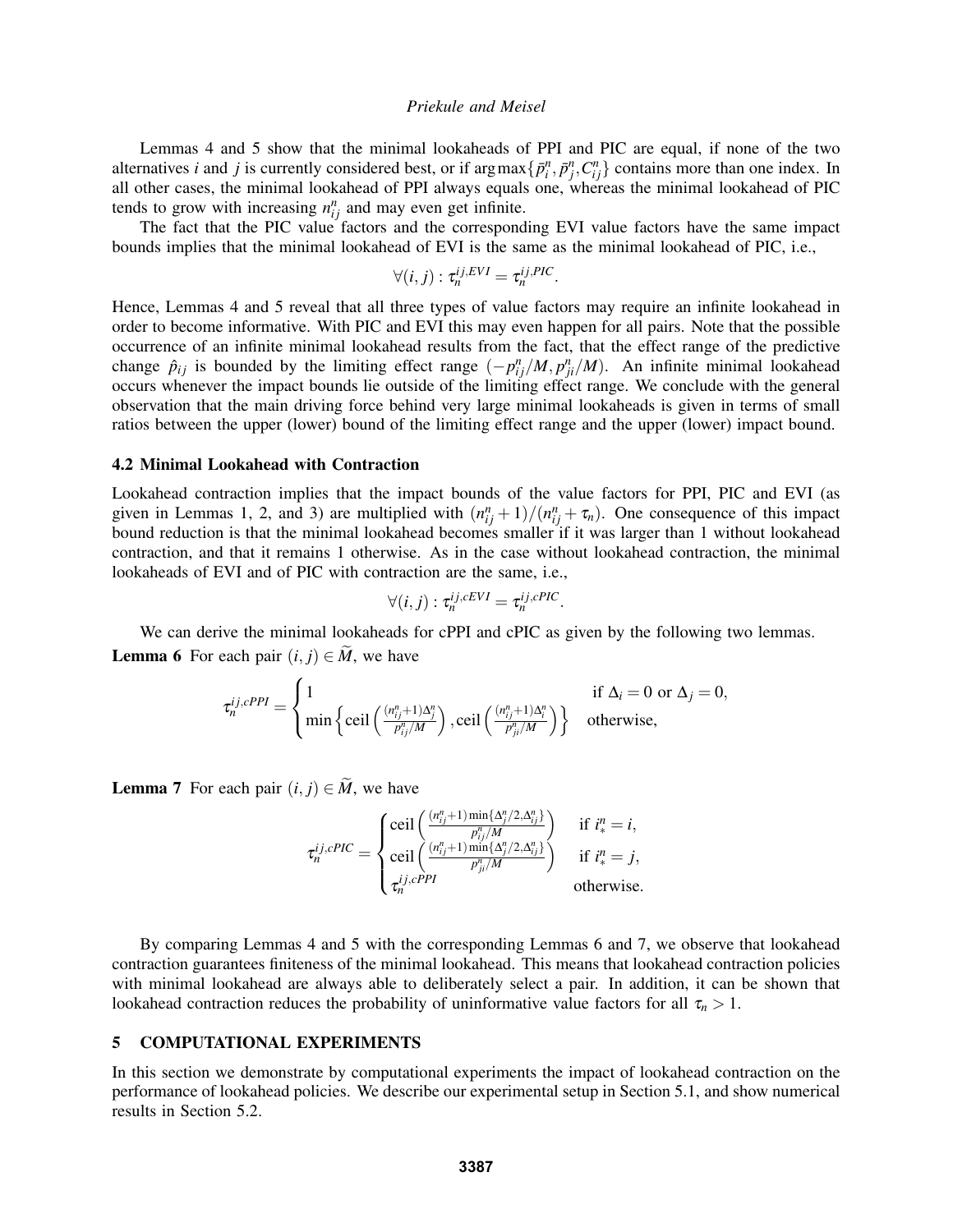# <span id="page-8-0"></span>5.1 Experimental Setup

We report on two main experiments. First we consider problems with 10, 15 and 20 alternatives to illustrate the impact of lookahead contraction on the performances of policies with minimal lookahead. Second we use the case with 20 alternatives to demonstrate the impact of lookahead contraction on the performances of policies with fixed lookahead. For the first main experiment we define the lookahead policies PPI(min), PIC(min) and EVI(min), and their lookahead contraction counterparts cPPI(min), cPIC(min) and cEVI(min) as follows. For  $\pi \in \{PPI, PIC, EVI, cPPI, cPIC, cEVI\}$  we let

$$
X^{\pi(min)}(S^n) = \underset{(i,j)\in\widetilde{M}}{\arg\max} \frac{\mathsf{v}_{ij}^{\pi,n}(\tau_n^{ij,\pi})}{\tau_n^{ij,\pi}}.
$$
\n
$$
(5)
$$

For the second experiment, we define policies with fixed lookaheads  $\tau \in \{10, 40, 160\}$  for all *n*. We again consider  $\pi \in \{PPI, PIC, EVI, cPPI, cPIC, cEVI\}$  and let

<span id="page-8-3"></span><span id="page-8-2"></span>
$$
X^{\pi(\tau)}(S^n) = \underset{(i,j)\in \widetilde{M}}{\arg \max } \, V_{ij}^{\pi,n}(\tau). \tag{6}
$$

If at a stage *n* all value factors of a policy equal zero, we temporarily substitute the policy with a purely random exploration policy. For each  $M \in \{10, 15, 20\}$  we consider both a set of problems with weakly informative priors, and a set of problems with strongly informative priors. For each problem set we generate 10 initial priors by randomly choosing  $\alpha_{ij}^0$  and  $\beta_{ij}^0$  (except for  $\alpha_{ii}^0$  and  $\beta_{ii}^0$ ) from the sets  $A_5 = \{k | k \le 5, k \in \mathbb{N}\}\$  and  $A_{10} = \{k | k \le 10, k \in \mathbb{N}\}\$ . Subsequently, we randomly sample 10 different truths with  $p_{ij} \sim B(\alpha_{ij}^0, \beta_{ij}^0)$  per initial prior beliefs. Hence, each of the two considered problem sets consists of 10<sup>2</sup> randomly generated problem instances. In all our experiments we work with a sampling budget of  $N = 1000$  pairwise comparisons. We measure the performance of a policy at stage *n* in terms of the true rank of the alternative that is considered best according to the beliefs at *n*. We adopt the convention that the alternative with the highest true average winning probability has rank one.

#### <span id="page-8-1"></span>5.2 Results

Figure [1](#page-9-0) displays the results of our first main experiment. For each of the policies defined in Equation [\(5\)](#page-8-2) the figure shows the expected true rank of the alternative that is considered best according to the beliefs at stage *n* of the sampling process. The results of the pure exploration policy ("EXPL") are shown as benchmark. Figures [1a](#page-9-1)[–1c](#page-9-2) show results for weakly informative initial priors  $(\alpha^0, \beta^0 \in A_5)$ , and Figures [1d](#page-9-3)[–1f](#page-9-4) show results for strongly informative priors  $(\alpha^0, \beta^0 \in A_{10})$ . In all cases the expected true rank is calculated as average over  $10^2 \times 100$  replications of the sampling process.

Figure [1](#page-9-0) shows that in terms of the finally reached expected true rank none of the policies with lookahead contraction performs worse than its counterpart without contraction. In particular both cPIC(min) and cEVI(min) lead in most cases to significant performance gains compared with their counterparts without lookahead contraction, and, most prominently, we observe that cEVI(min) outperforms all other policies in each case. Figure [1](#page-9-0) also reveals that the performance gains of cPIC(min) and cEVI(min) with respect to the counterparts PIC(min) and EVI(min) is larger in the presence of weakly informative initial priors.

We observe that the performances of PPI(min) and cPPI(min) are identical in each of the considered cases, and that the performance of these policies is always significantly worse than the performances of the other policies. We suppose that the fact that the performances are identical is a result of both policies choosing pairs with a minimal lookahead of 1, i.e., pairs containing the alternative that is currently considered best, which is the case where the value factors with and without contraction are equal.

Finally, Figure [1](#page-9-0) shows that for minimal lookahead the three considered value factor types always lead to the same order of both the policies with contraction and the policies without contraction, i.e., in terms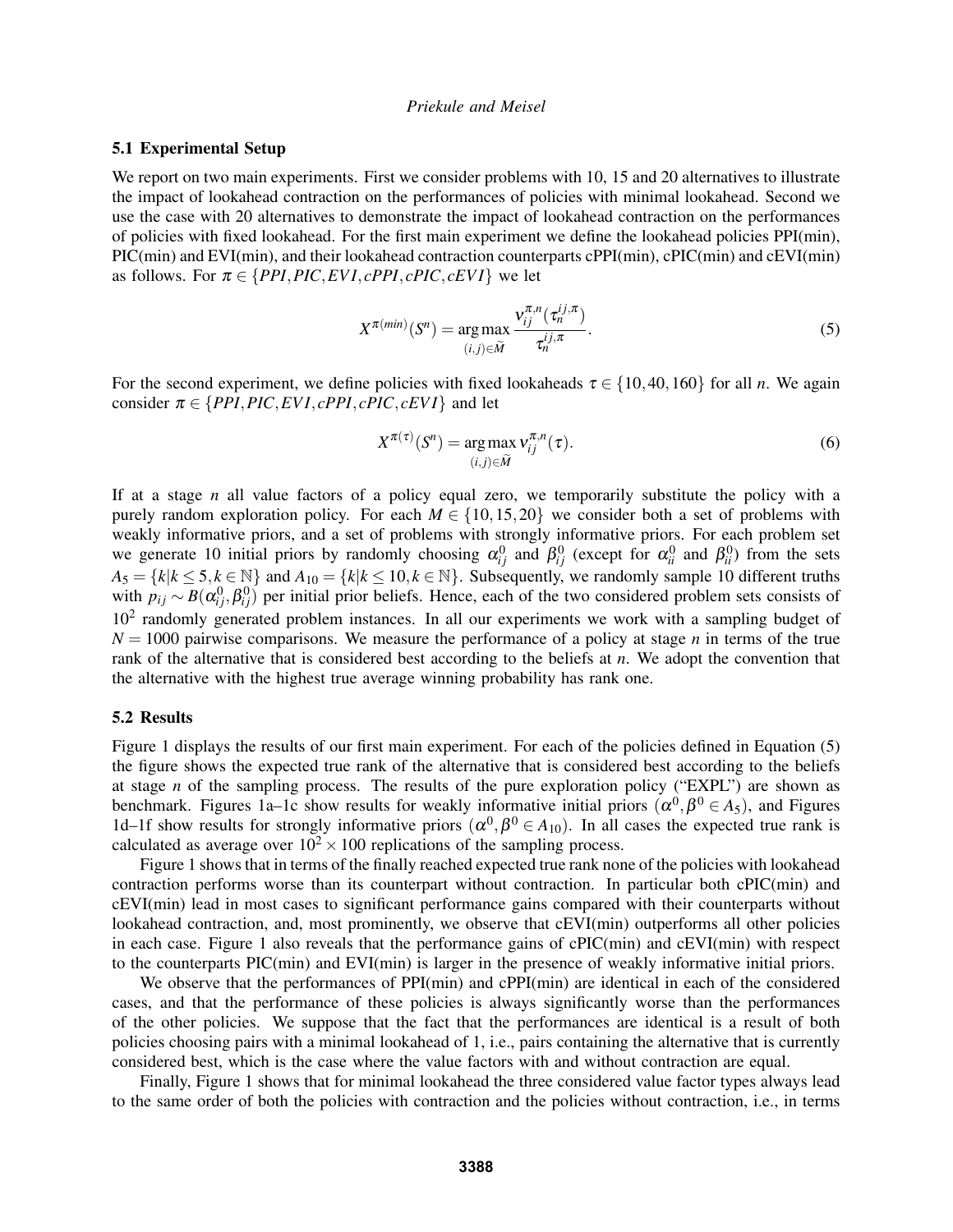<span id="page-9-3"></span><span id="page-9-2"></span><span id="page-9-1"></span><span id="page-9-0"></span>

<span id="page-9-4"></span>Figure 1: Expected true rank of the alternative considered best according to the beliefs at stage *n*, for experiments with 10, 15 and 20 alternatives, and with weakly and strongly informative initial priors.

of expected true rank we consistently observe EVI  $\prec$  PIC  $\prec$  PPI, and cEVI  $\prec$  cPIC  $\prec$  cPPI. Our second experiment reveals that these orders may change if value factors are calculated with a fixed lookahead.

In our second main experiment, we focus on the case of  $M = 20$  alternatives with weakly informative priors. For each of the policies defined in Equation [\(6\)](#page-8-3), Figure [2](#page-10-1) displays the expected true rank of the alternative that is considered best according to the beliefs at stage *n* of the sampling process. Figures [2a–](#page-10-2)[2c](#page-10-3) show results for  $\tau \in \{10, 40, 160\}$ , and Figures [2d](#page-10-4)[–2f](#page-10-5) represent magnifications of these results. In all cases the expected true rank is calculated as average over  $10^2 \times 10^3$  replications of the sampling process.

The most prominent difference between the results of Figure [2,](#page-10-1) and the corresponding results with minimal lookahead (shown in Figure [1c\)](#page-9-2) is that fixing the lookahead improves both PPI and cPPI significantly, and that the improvement of cPPI is larger than the improvement of its counterpart without lookahead contraction. The magnifications in Figures [2d](#page-10-4)[–2f](#page-10-5) highlight that  $cPIC(\tau)$  and  $cEVI(\tau)$  outperform their counterparts without contraction for  $\tau = 10$  and  $\tau = 40$ . Moreover, for large lookahead ( $\tau = 160$ ), (i) the advantage of cPPI( $\tau$ ) over PPI( $\tau$ ) is particularly large, and (ii) cPIC( $\tau$ ) and cEVI( $\tau$ ) improve over PIC( $\tau$ ) and EVI( $\tau$ ) only towards the end of the sampling process. However, the slopes of cPIC( $\tau$ ) and cEVI( $\tau$ ) seem to indicate that the two policies have a significant advantage over  $\text{PIC}(\tau)$  and  $\text{EVI}(\tau)$  on the long run.

Note that in contrast to all lookahead contraction policies with minimal lookahead, both cPIC( $\tau$ ), and  $cEVI(\tau)$  are not guaranteed to avoid temporarily falling back to pure random exploration. Figure [3](#page-10-6) illustrates the impact of the lookahead contraction on the according exploration rates and highlights that lookahead contraction reduces the exploration rate in all of the cases.

Preliminary experiments seem to indicate that, as the number of alternatives grows, the cPIC( $\tau$ ) policy shows an increasing advantage also over other policies, such as the computationally intense KG\* policy.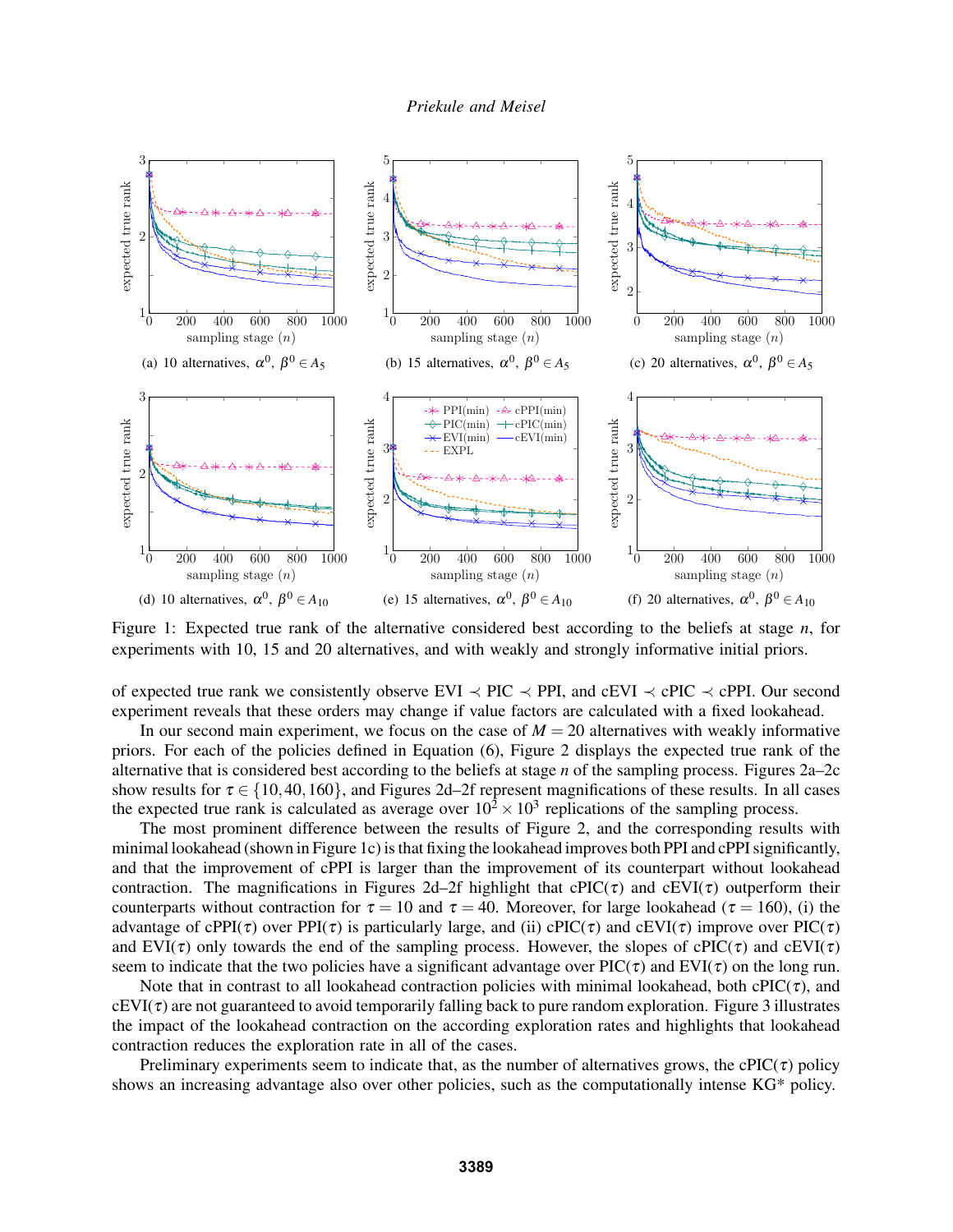<span id="page-10-4"></span><span id="page-10-3"></span><span id="page-10-2"></span><span id="page-10-1"></span>

Figure 2: Expected true rank of the best believed alternative, with 20 alternatives,  $\alpha^0$ ,  $\beta^0$   $\in$  A<sub>5</sub> and fixed  $\tau$ 

<span id="page-10-6"></span><span id="page-10-5"></span>

Figure 3: Exploration rates at each stage of the sampling process, with 20 alternatives and  $\alpha^0$ ,  $\beta^0 \in A_5$ .

# <span id="page-10-0"></span>6 CONCLUSIONS

We introduce the lookahead contraction principle and propose a new class of lookahead policies for Bayesian ranking and selection with pairwise comparisons. Lookahead contraction improves the ability of lookahead policies to utilize the sparse information coming from binary observations by contracting the effects of several consecutive pairwise comparisons into one single pairwise comparison. We apply lookahead contraction to three different types of value factors for sampling policies: predictive probability of improvement, predictive probability of identity change, and expected value of improvement. We show that lookahead contraction reduces the minimum number of lookahead steps required to attain informative value factors, and that contraction guarantees finiteness of the minimal lookahead.